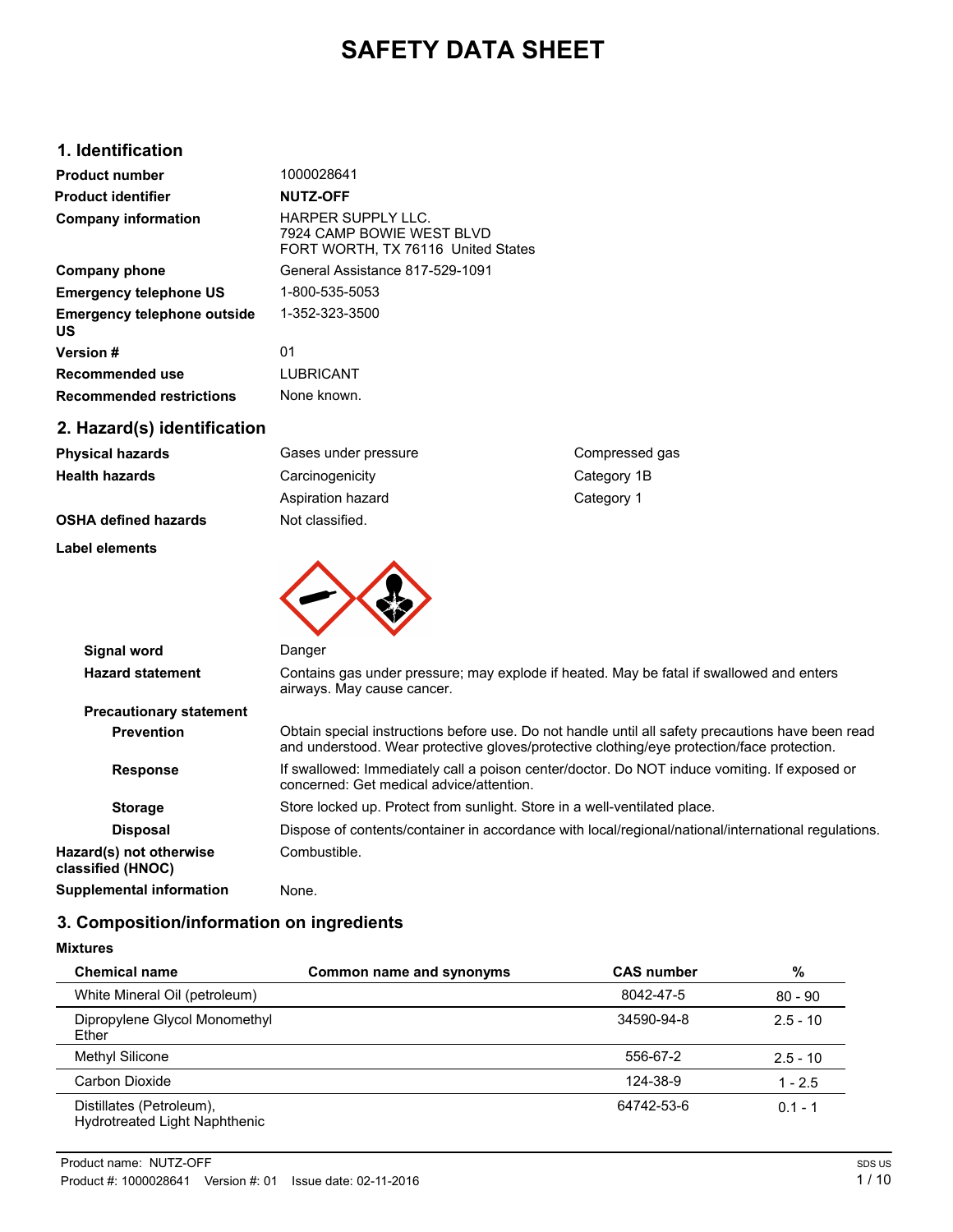| <b>Chemical name</b>                                       | Common name and synonyms | <b>CAS number</b> | %          |
|------------------------------------------------------------|--------------------------|-------------------|------------|
| Distillates, (Petroleum),<br>Hydrotreated Heavy Paraffinic |                          | 64742-54-7        | $01 - 1$   |
| Other components below reportable levels                   |                          |                   | $2.5 - 10$ |

\*Designates that a specific chemical identity and/or percentage of composition has been withheld as a trade secret.

#### **4. First-aid measures**

| <b>Inhalation</b>                                                            | Move to fresh air. Call a physician if symptoms develop or persist.                                                                                                                                                                                                                                                                                                                                                                                                                                |
|------------------------------------------------------------------------------|----------------------------------------------------------------------------------------------------------------------------------------------------------------------------------------------------------------------------------------------------------------------------------------------------------------------------------------------------------------------------------------------------------------------------------------------------------------------------------------------------|
| <b>Skin contact</b>                                                          | No adverse effects due to skin contact are expected.                                                                                                                                                                                                                                                                                                                                                                                                                                               |
| Eye contact                                                                  | No specific first aid measures noted.                                                                                                                                                                                                                                                                                                                                                                                                                                                              |
| Ingestion                                                                    | Not likely, due to the form of the product.                                                                                                                                                                                                                                                                                                                                                                                                                                                        |
| <b>Most important</b><br>symptoms/effects, acute and<br>delayed              | Aspiration may cause pulmonary edema and pneumonitis.                                                                                                                                                                                                                                                                                                                                                                                                                                              |
| Indication of immediate<br>medical attention and special<br>treatment needed | Provide general supportive measures and treat symptomatically. Keep victim under observation.<br>Symptoms may be delayed.                                                                                                                                                                                                                                                                                                                                                                          |
| <b>General information</b>                                                   | IF exposed or concerned: Get medical advice/attention. Ensure that medical personnel are aware<br>of the material(s) involved, and take precautions to protect themselves.                                                                                                                                                                                                                                                                                                                         |
| 5. Fire-fighting measures                                                    |                                                                                                                                                                                                                                                                                                                                                                                                                                                                                                    |
| Suitable extinguishing media                                                 | Water fog. Foam. Dry chemical powder. Dry chemicals. Carbon dioxide (CO2).                                                                                                                                                                                                                                                                                                                                                                                                                         |
| Unsuitable extinguishing<br>media                                            | None known.                                                                                                                                                                                                                                                                                                                                                                                                                                                                                        |
| Specific hazards arising from<br>the chemical                                | During fire, gases hazardous to health may be formed.                                                                                                                                                                                                                                                                                                                                                                                                                                              |
| Special protective equipment<br>and precautions for firefighters             | Self-contained breathing apparatus and full protective clothing must be worn in case of fire.                                                                                                                                                                                                                                                                                                                                                                                                      |
| <b>Fire fighting</b><br>equipment/instructions                               | In case of fire: Stop leak if safe to do so. Do not move cargo or vehicle if cargo has been exposed<br>to heat. Move containers from fire area if you can do so without risk. Cool containers exposed to<br>heat with water spray and remove container, if no risk is involved. Containers should be cooled<br>with water to prevent vapor pressure build up. For massive fire in cargo area, use unmanned hose<br>holder or monitor nozzles, if possible. If not, withdraw and let fire burn out. |
| <b>Specific methods</b>                                                      | Use standard firefighting procedures and consider the hazards of other involved materials.                                                                                                                                                                                                                                                                                                                                                                                                         |
| <b>General fire hazards</b>                                                  | Contents under pressure. Pressurized container may explode when exposed to heat or flame.<br>Combustible.                                                                                                                                                                                                                                                                                                                                                                                          |

## **6. Accidental release measures**

| <b>Personal precautions,</b><br>protective equipment and<br>emergency procedures | Keep unnecessary personnel away. Keep people away from and upwind of spill/leak. Keep out of<br>low areas. Many gases are heavier than air and will spread along ground and collect in low or<br>confined areas (sewers, basements, tanks). Wear appropriate protective equipment and clothing<br>during clean-up. Emergency personnel need self-contained breathing equipment. Do not touch<br>damaged containers or spilled material unless wearing appropriate protective clothing. Ventilate<br>closed spaces before entering them. Local authorities should be advised if significant spillages<br>cannot be contained. For personal protection, see section 8 of the SDS. |
|----------------------------------------------------------------------------------|---------------------------------------------------------------------------------------------------------------------------------------------------------------------------------------------------------------------------------------------------------------------------------------------------------------------------------------------------------------------------------------------------------------------------------------------------------------------------------------------------------------------------------------------------------------------------------------------------------------------------------------------------------------------------------|
| <b>Methods and materials for</b><br>containment and cleaning up                  | Refer to attached safety data sheets and/or instructions for use. Stop leak if you can do so without<br>risk. Move the cylinder to a safe and open area if the leak is irreparable. Isolate area until gas has<br>dispersed. Eliminate all ignition sources (no smoking, flares, sparks, or flames in immediate area).<br>Keep combustibles (wood, paper, oil, etc.) away from spilled material. Put material in suitable,<br>covered, labeled containers. For waste disposal, see section 13 of the SDS.                                                                                                                                                                       |
| <b>Environmental precautions</b>                                                 | Avoid discharge into drains, water courses or onto the ground.                                                                                                                                                                                                                                                                                                                                                                                                                                                                                                                                                                                                                  |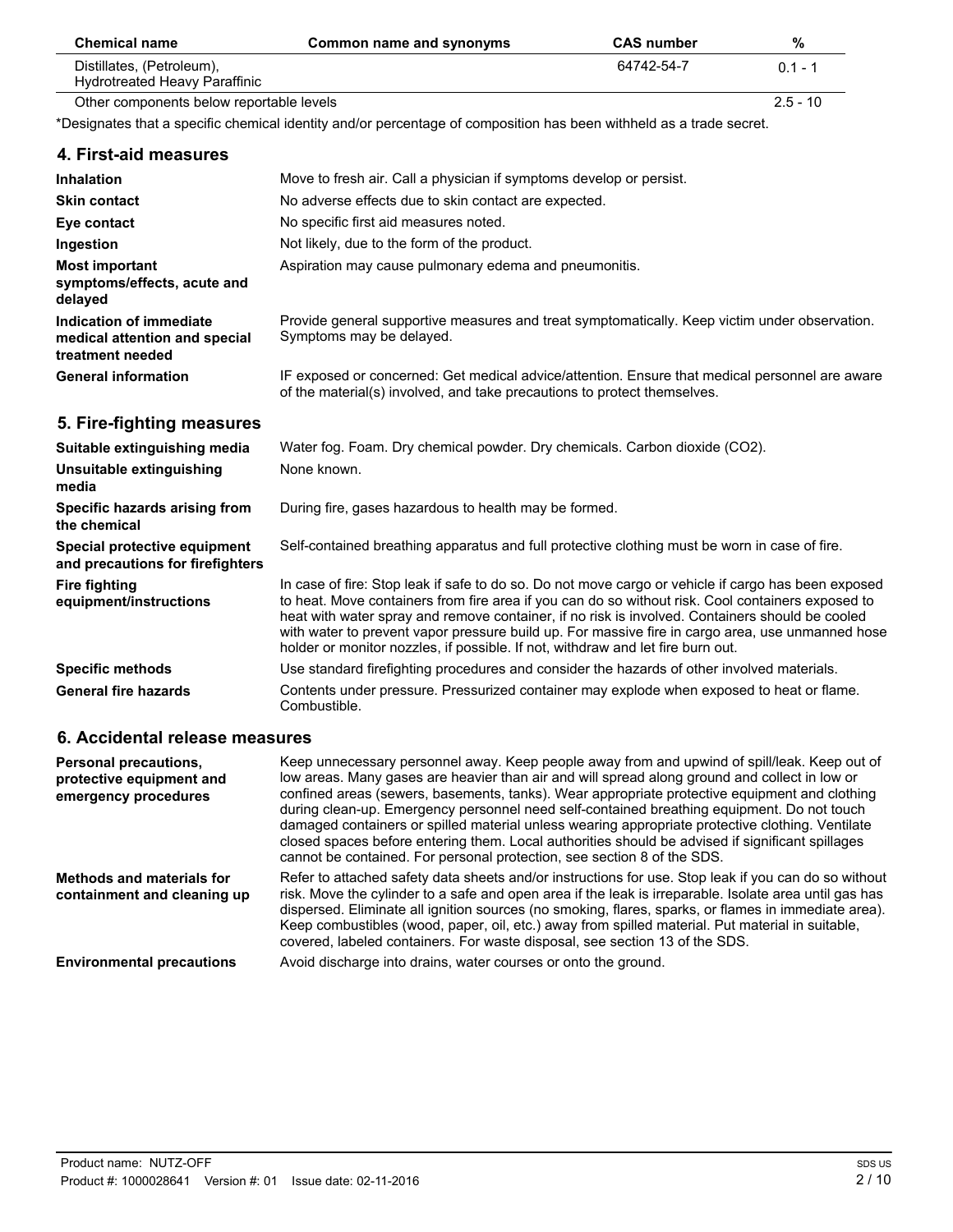# **7. Handling and storage**

| <b>Precautions for safe handling</b>                            | Obtain special instructions before use. Do not handle until all safety precautions have been read<br>and understood. Pressurized container: Do not pierce or burn, even after use. Do not use if spray<br>button is missing or defective. Do not spray on a naked flame or any other incandescent material.<br>Do not smoke while using or until sprayed surface is thoroughly dry. Do not cut, weld, solder, drill,<br>grind, or expose containers to heat, flame, sparks, or other sources of ignition. Ground and bond<br>containers when transferring material. Close valve after each use and when empty. Protect<br>cylinders from physical damage; do not drag, roll, slide, or drop. When moving cylinders, even for<br>short distances, use a cart (trolley, hand truck, etc.) designed to transport cylinders. Suck back of<br>water into the container must be prevented. Do not allow backfeed into the container. Purge air<br>from system before introducing gas. Use only properly specified equipment which is suitable for<br>this product, its supply pressure and temperature. Contact your gas supplier if in doubt. Do not<br>re-use empty containers. Avoid prolonged or repeated contact with skin. Avoid prolonged<br>exposure. Should be handled in closed systems, if possible. Use only in well-ventilated areas.<br>Wear appropriate personal protective equipment. Wash hands thoroughly after handling. Observe<br>good industrial hygiene practices. |
|-----------------------------------------------------------------|-------------------------------------------------------------------------------------------------------------------------------------------------------------------------------------------------------------------------------------------------------------------------------------------------------------------------------------------------------------------------------------------------------------------------------------------------------------------------------------------------------------------------------------------------------------------------------------------------------------------------------------------------------------------------------------------------------------------------------------------------------------------------------------------------------------------------------------------------------------------------------------------------------------------------------------------------------------------------------------------------------------------------------------------------------------------------------------------------------------------------------------------------------------------------------------------------------------------------------------------------------------------------------------------------------------------------------------------------------------------------------------------------------------------------------------------------------------------------------------|
| Conditions for safe storage,<br>including any incompatibilities | Level 2 Aerosol.                                                                                                                                                                                                                                                                                                                                                                                                                                                                                                                                                                                                                                                                                                                                                                                                                                                                                                                                                                                                                                                                                                                                                                                                                                                                                                                                                                                                                                                                    |
|                                                                 | Store locked up. Contents under pressure. Do not expose to heat or store at temperatures above<br>120°F/49°C as can may burst. Do not puncture, incinerate or crush. Do not handle or store near an                                                                                                                                                                                                                                                                                                                                                                                                                                                                                                                                                                                                                                                                                                                                                                                                                                                                                                                                                                                                                                                                                                                                                                                                                                                                                 |

open flame, heat or other sources of ignition. Store in a well-ventilated place. Cylinders should be stored upright, with valve protection cap in place, and firmly secured to prevent falling or being knocked over. Stored containers should be periodically checked for general condition and leakage. Store away from incompatible materials (see Section 10 of the SDS).

#### **8. Exposure controls/personal protection**

#### **Occupational exposure limits**

#### **US. OSHA Table Z-1 Limits for Air Contaminants (29 CFR 1910.1000)**

| <b>Components</b>                                          | <b>Type</b> | Value        |  |
|------------------------------------------------------------|-------------|--------------|--|
| Carbon Dioxide (CAS<br>$124 - 38 - 9$                      | PEL         | 9000 mg/m3   |  |
|                                                            |             | 5000 ppm     |  |
| Dipropylene Glycol<br>Monomethyl Ether (CAS                | PEL         | 600 mg/m3    |  |
| 34590-94-8)                                                |             |              |  |
|                                                            |             | $100$ ppm    |  |
| <b>US. ACGIH Threshold Limit Values</b>                    |             |              |  |
| <b>Components</b>                                          | <b>Type</b> | <b>Value</b> |  |
| Carbon Dioxide (CAS<br>$124 - 38 - 9$                      | <b>STEL</b> | 30000 ppm    |  |
|                                                            | <b>TWA</b>  | 5000 ppm     |  |
| Dipropylene Glycol<br>Monomethyl Ether (CAS<br>34590-94-8) | <b>STEL</b> | $150$ ppm    |  |
|                                                            | <b>TWA</b>  | $100$ ppm    |  |
| US. NIOSH: Pocket Guide to Chemical Hazards                |             |              |  |
| <b>Components</b>                                          | <b>Type</b> | <b>Value</b> |  |
| Carbon Dioxide (CAS<br>$124 - 38 - 9$                      | <b>STEL</b> | 54000 mg/m3  |  |
|                                                            |             | 30000 ppm    |  |
|                                                            | <b>TWA</b>  | 9000 mg/m3   |  |
|                                                            |             | 5000 ppm     |  |
| Dipropylene Glycol<br>Monomethyl Ether (CAS<br>34590-94-8) | <b>STEL</b> | 900 mg/m3    |  |
|                                                            |             | $150$ ppm    |  |
|                                                            | <b>TWA</b>  | 600 mg/m3    |  |
|                                                            |             | 100 ppm      |  |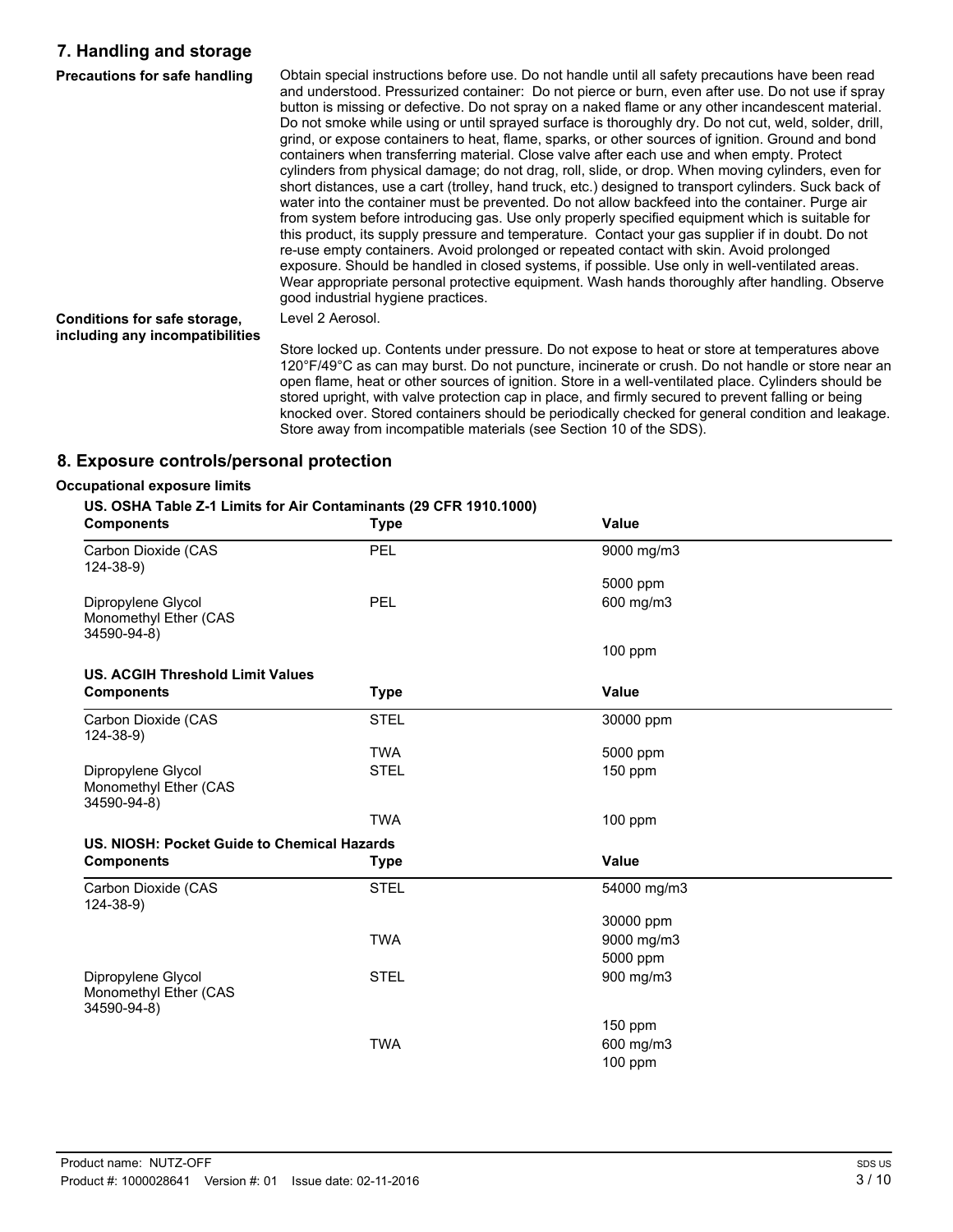| <b>Components</b>                                                     | <b>Type</b>                                                       | Value                                                                                                                                                                                                                                                                                                                                                                                                  |
|-----------------------------------------------------------------------|-------------------------------------------------------------------|--------------------------------------------------------------------------------------------------------------------------------------------------------------------------------------------------------------------------------------------------------------------------------------------------------------------------------------------------------------------------------------------------------|
| Methyl Silicone (CAS<br>556-67-2)                                     | <b>TWA</b>                                                        | 10 ppm                                                                                                                                                                                                                                                                                                                                                                                                 |
| <b>Biological limit values</b>                                        | No biological exposure limits noted for the ingredient(s).        |                                                                                                                                                                                                                                                                                                                                                                                                        |
| <b>Exposure guidelines</b>                                            |                                                                   |                                                                                                                                                                                                                                                                                                                                                                                                        |
| US - California OELs: Skin designation                                |                                                                   |                                                                                                                                                                                                                                                                                                                                                                                                        |
| US - Tennessee OELs: Skin designation                                 |                                                                   | Dipropylene Glycol Monomethyl Ether (CAS 34590-94-8) Can be absorbed through the skin.                                                                                                                                                                                                                                                                                                                 |
| US ACGIH Threshold Limit Values: Skin designation                     |                                                                   | Dipropylene Glycol Monomethyl Ether (CAS 34590-94-8) Can be absorbed through the skin.                                                                                                                                                                                                                                                                                                                 |
|                                                                       | US NIOSH Pocket Guide to Chemical Hazards: Skin designation       | Dipropylene Glycol Monomethyl Ether (CAS 34590-94-8) Can be absorbed through the skin.                                                                                                                                                                                                                                                                                                                 |
|                                                                       | US. OSHA Table Z-1 Limits for Air Contaminants (29 CFR 1910.1000) | Dipropylene Glycol Monomethyl Ether (CAS 34590-94-8) Can be absorbed through the skin.                                                                                                                                                                                                                                                                                                                 |
|                                                                       |                                                                   | Dipropylene Glycol Monomethyl Ether (CAS 34590-94-8) Can be absorbed through the skin.                                                                                                                                                                                                                                                                                                                 |
| <b>Appropriate engineering</b><br>controls                            |                                                                   | Good general ventilation (typically 10 air changes per hour) should be used. Ventilation rates<br>should be matched to conditions. If applicable, use process enclosures, local exhaust ventilation,<br>or other engineering controls to maintain airborne levels below recommended exposure limits. If<br>exposure limits have not been established, maintain airborne levels to an acceptable level. |
| Individual protection measures, such as personal protective equipment |                                                                   |                                                                                                                                                                                                                                                                                                                                                                                                        |
| Eye/face protection                                                   | Chemical goggles are recommended.                                 |                                                                                                                                                                                                                                                                                                                                                                                                        |
| <b>Skin protection</b>                                                |                                                                   |                                                                                                                                                                                                                                                                                                                                                                                                        |
| <b>Hand protection</b>                                                | be recommended by the glove supplier.                             | Wear appropriate chemical resistant gloves. Nitrile gloves are recommended. Suitable gloves can                                                                                                                                                                                                                                                                                                        |
| <b>Other</b>                                                          |                                                                   | Wear suitable protective clothing. Use of an impervious apron is recommended.                                                                                                                                                                                                                                                                                                                          |
| <b>Respiratory protection</b>                                         | air-supplied respirator.                                          | If permissible levels are exceeded use NIOSH mechanical filter / organic vapor cartridge or an                                                                                                                                                                                                                                                                                                         |
| <b>Thermal hazards</b>                                                |                                                                   | Wear appropriate thermal protective clothing, when necessary.                                                                                                                                                                                                                                                                                                                                          |
| <b>General hygiene</b><br>considerations                              |                                                                   | Observe any medical surveillance requirements. When using do not smoke. Always observe good<br>personal hygiene measures, such as washing after handling the material and before eating,<br>drinking, and/or smoking. Routinely wash work clothing and protective equipment to remove                                                                                                                  |

| Appearance                                   |                               |
|----------------------------------------------|-------------------------------|
| <b>Physical state</b>                        | Gas.                          |
| Form                                         | Aerosol. Compressed gas.      |
| Color                                        | Not available.                |
| Odor                                         | Not available.                |
| Odor threshold                               | Not available.                |
| рH                                           | Not available.                |
| Melting point/freezing point                 | Not available.                |
| Initial boiling point and boiling<br>range   | Not available.                |
| <b>Flash point</b>                           | 311.6 °F (155.3 °C) estimated |
| <b>Evaporation rate</b>                      | Not available.                |
| Flammability (solid, gas)                    | Not available.                |
| Upper/lower flammability or explosive limits |                               |
| <b>Flammability limit - lower</b><br>(%)     | Not available.                |
| <b>Flammability limit - upper</b><br>$(\%)$  | Not available.                |
| <b>Explosive limit - lower (%)</b>           | Not available.                |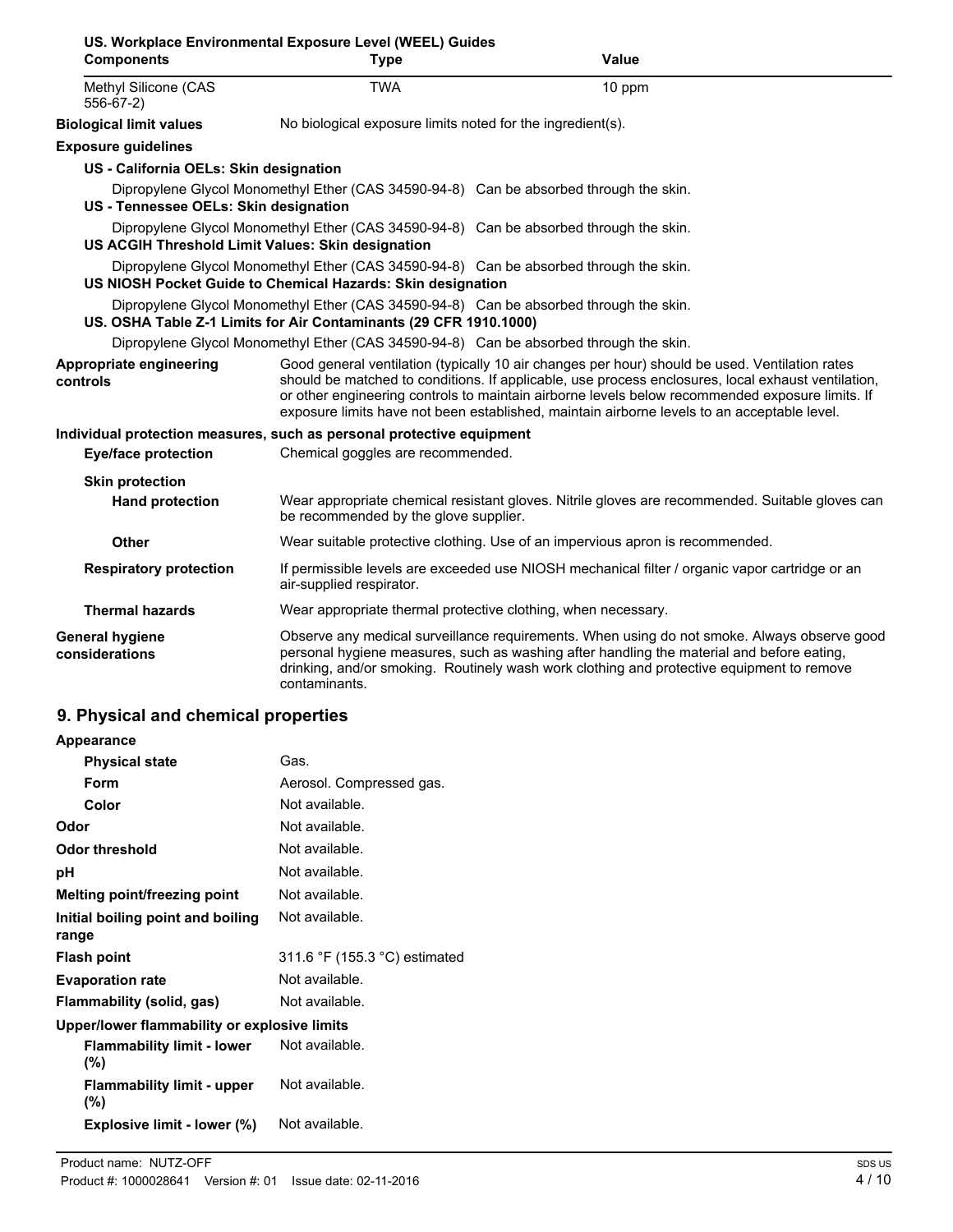| Explosive limit - upper (%)                       | Not available.                                                                               |
|---------------------------------------------------|----------------------------------------------------------------------------------------------|
| Vapor pressure                                    | Not available.                                                                               |
| Vapor density                                     | Not available.                                                                               |
| <b>Relative density</b>                           | Not available.                                                                               |
| Solubility(ies)                                   |                                                                                              |
| Solubility (water)                                | Not available.                                                                               |
| <b>Partition coefficient</b><br>(n-octanol/water) | Not available.                                                                               |
| <b>Auto-ignition temperature</b>                  | Not available.                                                                               |
| <b>Decomposition temperature</b>                  | Not available.                                                                               |
| <b>Viscosity</b>                                  | Not available.                                                                               |
| <b>Other information</b>                          |                                                                                              |
| Aerosol spray enclosed space                      |                                                                                              |
| <b>Deflagration density</b>                       | 1534.65 g/cm3                                                                                |
| <b>Explosive properties</b>                       | Not explosive.                                                                               |
| <b>Heat of combustion (NFPA</b><br>30B)           | 27.97 kJ/g estimated                                                                         |
| <b>Oxidizing properties</b>                       | Not oxidizing.                                                                               |
| <b>Specific gravity</b>                           | 0.815 estimated                                                                              |
| 10. Stability and reactivity                      |                                                                                              |
| $D$ ooothiithi                                    | The product is stable and nep reactive under permal conditions of use, sterage and transport |

| <b>Reactivity</b>                            | The product is stable and non-reactive under normal conditions of use, storage and transport. |
|----------------------------------------------|-----------------------------------------------------------------------------------------------|
| <b>Chemical stability</b>                    | Material is stable under normal conditions.                                                   |
| <b>Possibility of hazardous</b><br>reactions | Hazardous polymerization does not occur.                                                      |
| <b>Conditions to avoid</b>                   | Keep away from heat, sparks and open flame. Contact with incompatible materials.              |
| Incompatible materials                       | Strong oxidizing agents.                                                                      |
| <b>Hazardous decomposition</b><br>products   | No hazardous decomposition products are known.                                                |

# **11. Toxicological information**

## **Information on likely routes of exposure**

| <b>Inhalation</b>                                                                  | Prolonged inhalation may be harmful.                                                                                      |  |
|------------------------------------------------------------------------------------|---------------------------------------------------------------------------------------------------------------------------|--|
| <b>Skin contact</b>                                                                | No adverse effects due to skin contact are expected.                                                                      |  |
| Eye contact                                                                        | Direct contact with eyes may cause temporary irritation.                                                                  |  |
| Ingestion                                                                          | Droplets of the product aspirated into the lungs through ingestion or vomiting may cause a serious<br>chemical pneumonia. |  |
| Symptoms related to the<br>physical, chemical and<br>toxicological characteristics | Aspiration may cause pulmonary edema and pneumonitis.                                                                     |  |

## **Information on toxicological effects**

| <b>Acute toxicity</b> | May be fatal if swallowed and enters airways.        |                      |  |  |
|-----------------------|------------------------------------------------------|----------------------|--|--|
| <b>Components</b>     | <b>Species</b><br><b>Test Results</b>                |                      |  |  |
|                       | Dipropylene Glycol Monomethyl Ether (CAS 34590-94-8) |                      |  |  |
| <b>Acute</b>          |                                                      |                      |  |  |
| <b>Dermal</b>         |                                                      |                      |  |  |
| LD50                  | Rabbit                                               | 9510 mg/kg, 24 Hours |  |  |
|                       |                                                      | 10 ml/kg, 24 Hours   |  |  |
|                       | Rat                                                  | > 19020 mg/kg, Hours |  |  |
|                       |                                                      | > 20 ml/kg, Hours    |  |  |
| Inhalation            |                                                      |                      |  |  |
| LC50                  | Rat                                                  | > 553 ppm, 8 Hours   |  |  |
|                       |                                                      |                      |  |  |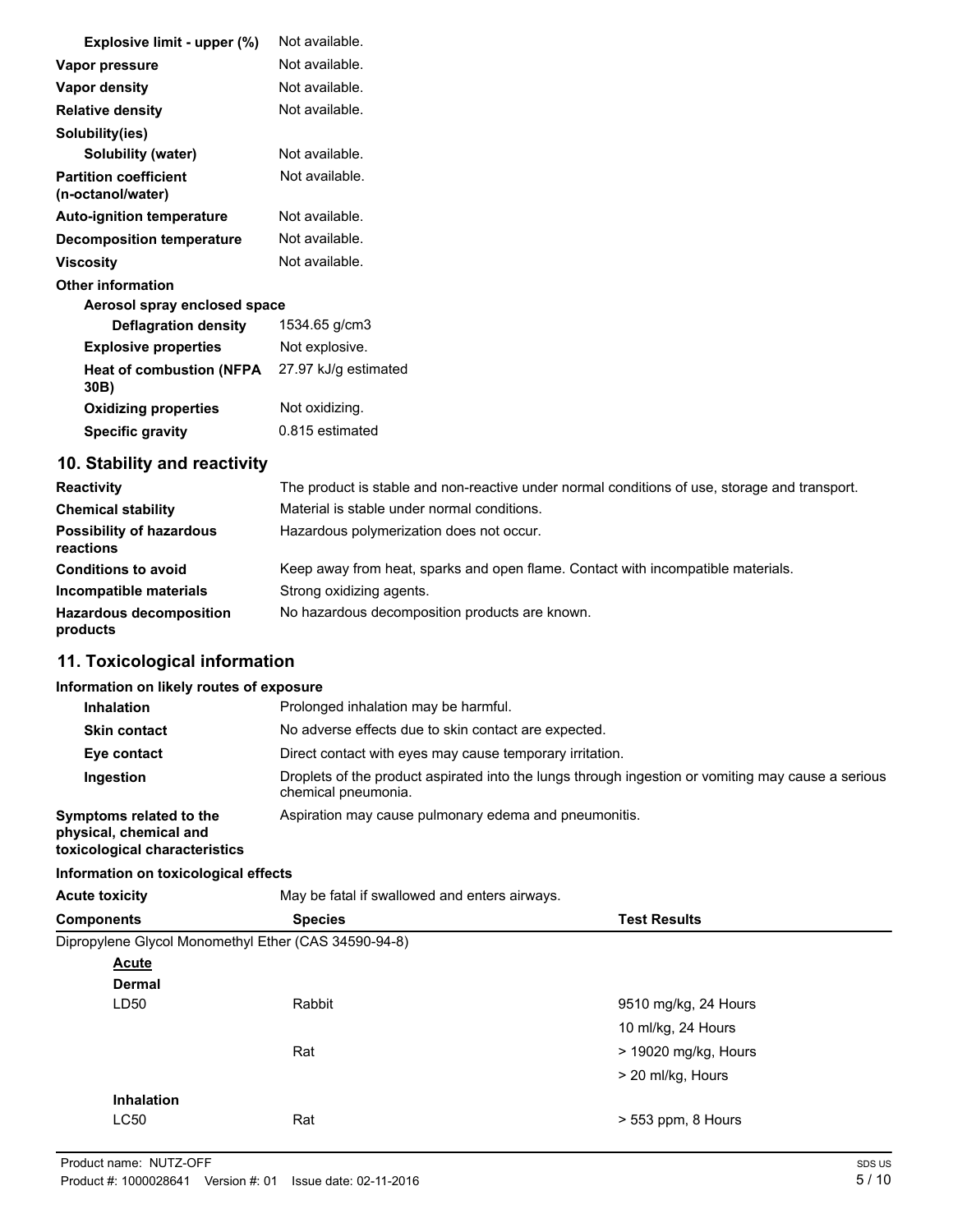| <b>Components</b>                             | <b>Species</b>                                                                                                      | <b>Test Results</b>    |
|-----------------------------------------------|---------------------------------------------------------------------------------------------------------------------|------------------------|
|                                               |                                                                                                                     | > 275 ppm, 7 Hours     |
| Oral                                          |                                                                                                                     |                        |
| LD50                                          | Rat                                                                                                                 | > 5000 mg/kg           |
|                                               | Distillates (Petroleum), Hydrotreated Light Naphthenic (CAS 64742-53-6)                                             |                        |
| <b>Acute</b>                                  |                                                                                                                     |                        |
| <b>Dermal</b>                                 |                                                                                                                     |                        |
| LD50                                          | Rabbit                                                                                                              | > 2000 mg/kg           |
|                                               |                                                                                                                     | > 2000 mg/kg, 24 Hours |
| Inhalation                                    |                                                                                                                     |                        |
| <b>LC50</b>                                   | Rat                                                                                                                 | 2.18 mg/l, 4 Hours     |
| Oral                                          |                                                                                                                     |                        |
| LD50                                          | Rat                                                                                                                 | > 2000 mg/kg           |
|                                               | Distillates, (Petroleum), Hydrotreated Heavy Paraffinic (CAS 64742-54-7)                                            |                        |
| <b>Acute</b>                                  |                                                                                                                     |                        |
| <b>Dermal</b>                                 |                                                                                                                     |                        |
| LD50                                          | Rabbit                                                                                                              | > 2000 mg/kg           |
|                                               |                                                                                                                     | > 2000 mg/kg, 24 Hours |
| Inhalation                                    |                                                                                                                     |                        |
| <b>LC50</b>                                   | Rat                                                                                                                 | 2.18 mg/l, 4 Hours     |
| Oral                                          |                                                                                                                     |                        |
| LD50                                          | Rat                                                                                                                 | > 2000 mg/kg           |
| Methyl Silicone (CAS 556-67-2)                |                                                                                                                     |                        |
| <b>Acute</b>                                  |                                                                                                                     |                        |
| <b>Dermal</b>                                 |                                                                                                                     |                        |
| LD50                                          | Rat                                                                                                                 | > 2000 mg/kg, 24 Hours |
|                                               |                                                                                                                     | > 2.5 ml/kg            |
| <b>Inhalation</b>                             |                                                                                                                     |                        |
| Aerosol                                       |                                                                                                                     |                        |
| LC50                                          | Rat                                                                                                                 | 36 mg/l, 4 Hours       |
| Oral                                          |                                                                                                                     |                        |
| LD50                                          | Mouse                                                                                                               | 1700 mg/kg             |
|                                               | Rat                                                                                                                 | > 4800 mg/kg           |
| White Mineral Oil (petroleum) (CAS 8042-47-5) |                                                                                                                     |                        |
| <b>Acute</b>                                  |                                                                                                                     |                        |
| <b>Dermal</b>                                 |                                                                                                                     |                        |
| LD50                                          | Rabbit                                                                                                              | > 2000 mg/kg, 24 Hours |
| Inhalation                                    |                                                                                                                     |                        |
| LC50                                          | Rat                                                                                                                 | 2.18 mg/l, 4 Hours     |
| Oral<br>LD50                                  | Rat                                                                                                                 | > 5000 mg/kg           |
|                                               |                                                                                                                     |                        |
|                                               | * Estimates for product may be based on additional component data not shown.                                        |                        |
| <b>Skin corrosion/irritation</b>              | Prolonged skin contact may cause temporary irritation.                                                              |                        |
| Serious eye damage/eye<br>irritation          | Direct contact with eyes may cause temporary irritation.                                                            |                        |
| Respiratory or skin sensitization             |                                                                                                                     |                        |
| <b>Respiratory sensitization</b>              | Not a respiratory sensitizer.                                                                                       |                        |
| <b>Skin sensitization</b>                     | This product is not expected to cause skin sensitization.                                                           |                        |
| Germ cell mutagenicity                        | No data available to indicate product or any components present at greater than 0.1% are<br>mutagenic or genotoxic. |                        |
|                                               |                                                                                                                     |                        |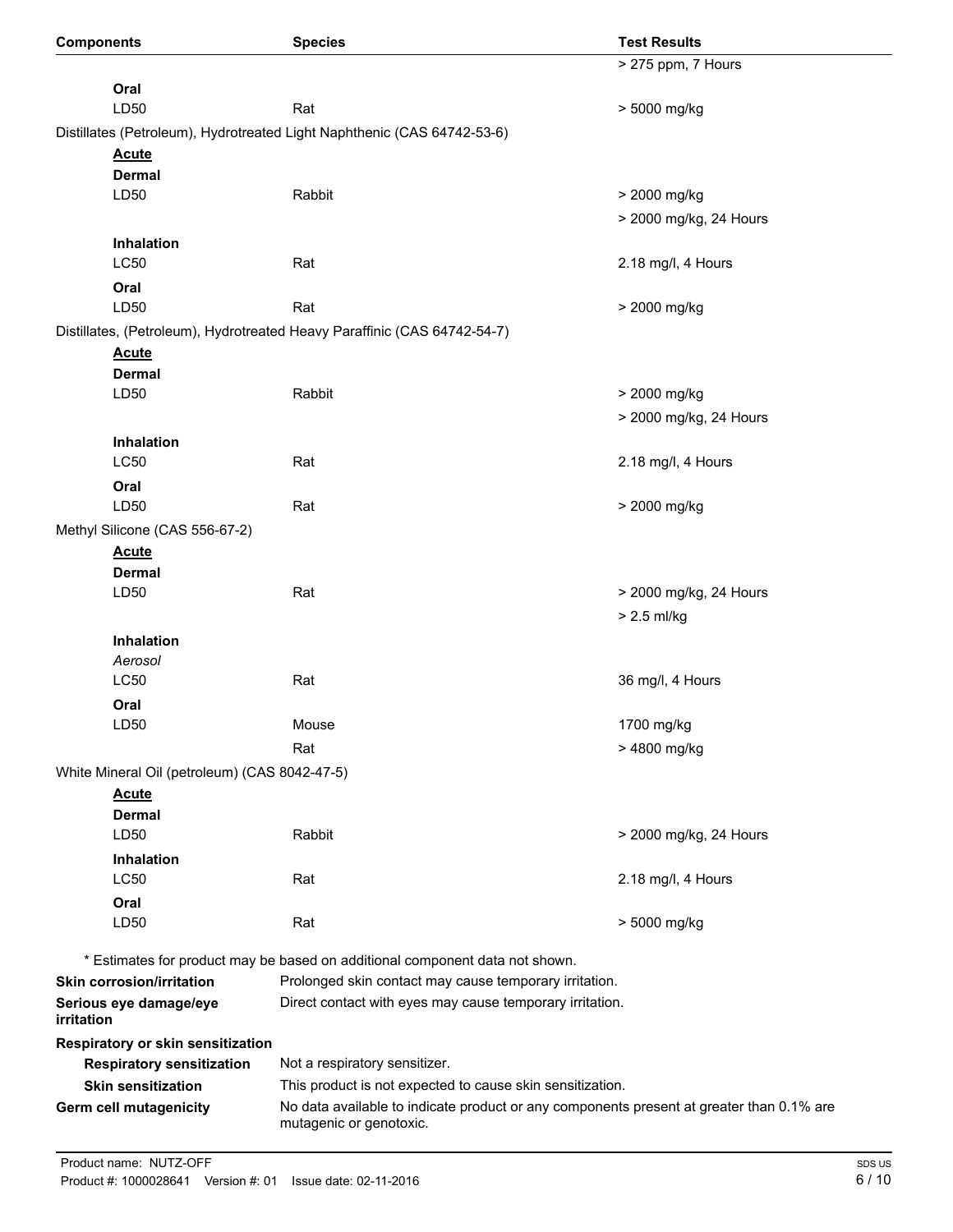| Carcinogenicity                                                              | May cause cancer.                                                                                                                                                                                                                                             |                                                                                                                                                                                                                        |                                                                                                                                                                                                       |
|------------------------------------------------------------------------------|---------------------------------------------------------------------------------------------------------------------------------------------------------------------------------------------------------------------------------------------------------------|------------------------------------------------------------------------------------------------------------------------------------------------------------------------------------------------------------------------|-------------------------------------------------------------------------------------------------------------------------------------------------------------------------------------------------------|
| IARC Monographs. Overall Evaluation of Carcinogenicity                       |                                                                                                                                                                                                                                                               |                                                                                                                                                                                                                        |                                                                                                                                                                                                       |
| Not available.                                                               |                                                                                                                                                                                                                                                               |                                                                                                                                                                                                                        |                                                                                                                                                                                                       |
| OSHA Specifically Regulated Substances (29 CFR 1910.1001-1050)               |                                                                                                                                                                                                                                                               |                                                                                                                                                                                                                        |                                                                                                                                                                                                       |
| Not listed.<br>US. National Toxicology Program (NTP) Report on Carcinogens   |                                                                                                                                                                                                                                                               |                                                                                                                                                                                                                        |                                                                                                                                                                                                       |
| Not available.                                                               |                                                                                                                                                                                                                                                               |                                                                                                                                                                                                                        |                                                                                                                                                                                                       |
| <b>Reproductive toxicity</b>                                                 |                                                                                                                                                                                                                                                               | This product is not expected to cause reproductive or developmental effects.                                                                                                                                           |                                                                                                                                                                                                       |
| Specific target organ toxicity -<br>single exposure                          | Not classified.                                                                                                                                                                                                                                               |                                                                                                                                                                                                                        |                                                                                                                                                                                                       |
| Specific target organ toxicity -<br>repeated exposure                        | Not classified.                                                                                                                                                                                                                                               |                                                                                                                                                                                                                        |                                                                                                                                                                                                       |
| <b>Aspiration hazard</b>                                                     | May be fatal if swallowed and enters airways.                                                                                                                                                                                                                 |                                                                                                                                                                                                                        |                                                                                                                                                                                                       |
| <b>Chronic effects</b>                                                       |                                                                                                                                                                                                                                                               | Prolonged inhalation may be harmful.                                                                                                                                                                                   |                                                                                                                                                                                                       |
| 12. Ecological information                                                   |                                                                                                                                                                                                                                                               |                                                                                                                                                                                                                        |                                                                                                                                                                                                       |
| <b>Ecotoxicity</b>                                                           |                                                                                                                                                                                                                                                               |                                                                                                                                                                                                                        | The product is not classified as environmentally hazardous. However, this does not exclude the<br>possibility that large or frequent spills can have a harmful or damaging effect on the environment. |
| <b>Components</b>                                                            |                                                                                                                                                                                                                                                               | <b>Species</b>                                                                                                                                                                                                         | <b>Test Results</b>                                                                                                                                                                                   |
| Distillates (Petroleum), Hydrotreated Light Naphthenic (CAS 64742-53-6)      |                                                                                                                                                                                                                                                               |                                                                                                                                                                                                                        |                                                                                                                                                                                                       |
| <b>Aquatic</b>                                                               |                                                                                                                                                                                                                                                               |                                                                                                                                                                                                                        |                                                                                                                                                                                                       |
| Crustacea                                                                    | <b>EC50</b>                                                                                                                                                                                                                                                   | Daphnia                                                                                                                                                                                                                | 1000.0001 mg/L, 48 Hours                                                                                                                                                                              |
| * Estimates for product may be based on additional component data not shown. |                                                                                                                                                                                                                                                               |                                                                                                                                                                                                                        |                                                                                                                                                                                                       |
| Persistence and degradability                                                |                                                                                                                                                                                                                                                               | No data is available on the degradability of this product.                                                                                                                                                             |                                                                                                                                                                                                       |
| <b>Bioaccumulative potential</b>                                             | No data available.                                                                                                                                                                                                                                            |                                                                                                                                                                                                                        |                                                                                                                                                                                                       |
| <b>Mobility in soil</b>                                                      | No data available.                                                                                                                                                                                                                                            |                                                                                                                                                                                                                        |                                                                                                                                                                                                       |
| Other adverse effects                                                        | No other adverse environmental effects (e.g. ozone depletion, photochemical ozone creation<br>potential, endocrine disruption, global warming potential) are expected from this component.                                                                    |                                                                                                                                                                                                                        |                                                                                                                                                                                                       |
| 13. Disposal considerations                                                  |                                                                                                                                                                                                                                                               |                                                                                                                                                                                                                        |                                                                                                                                                                                                       |
| <b>Disposal instructions</b>                                                 | Collect and reclaim or dispose in sealed containers at licensed waste disposal site. Contents<br>under pressure. Do not puncture, incinerate or crush. Dispose of contents/container in accordance<br>with local/regional/national/international regulations. |                                                                                                                                                                                                                        |                                                                                                                                                                                                       |
| <b>Local disposal regulations</b>                                            | Dispose in accordance with all applicable regulations.                                                                                                                                                                                                        |                                                                                                                                                                                                                        |                                                                                                                                                                                                       |
| Hazardous waste code                                                         | The waste code should be assigned in discussion between the user, the producer and the waste<br>disposal company.                                                                                                                                             |                                                                                                                                                                                                                        |                                                                                                                                                                                                       |
| Waste from residues / unused<br>products                                     |                                                                                                                                                                                                                                                               | Dispose of in accordance with local regulations. Empty containers or liners may retain some<br>product residues. This material and its container must be disposed of in a safe manner (see:<br>Disposal instructions). |                                                                                                                                                                                                       |
| <b>Contaminated packaging</b>                                                |                                                                                                                                                                                                                                                               | disposal. Do not re-use empty containers.                                                                                                                                                                              | Since emptied containers may retain product residue, follow label warnings even after container is<br>emptied. Empty containers should be taken to an approved waste handling site for recycling or   |

# **14. Transport information**

**DOT**

| UN number<br>UN proper shipping name | UN1950<br>Aerosols, non-flammable, (each not exceeding 1 L capacity)    |
|--------------------------------------|-------------------------------------------------------------------------|
| Transport hazard class(es)           |                                                                         |
| <b>Class</b>                         | 2.2                                                                     |
| <b>Subsidiary risk</b>               | -                                                                       |
| Label(s)                             | 2.2                                                                     |
| Packing group                        | Not applicable.                                                         |
| Special precautions for user         | Read safety instructions, SDS and emergency procedures before handling. |
| <b>Packaging exceptions</b>          | 306                                                                     |
| Packaging non bulk                   | None                                                                    |
| Packaging bulk                       | None                                                                    |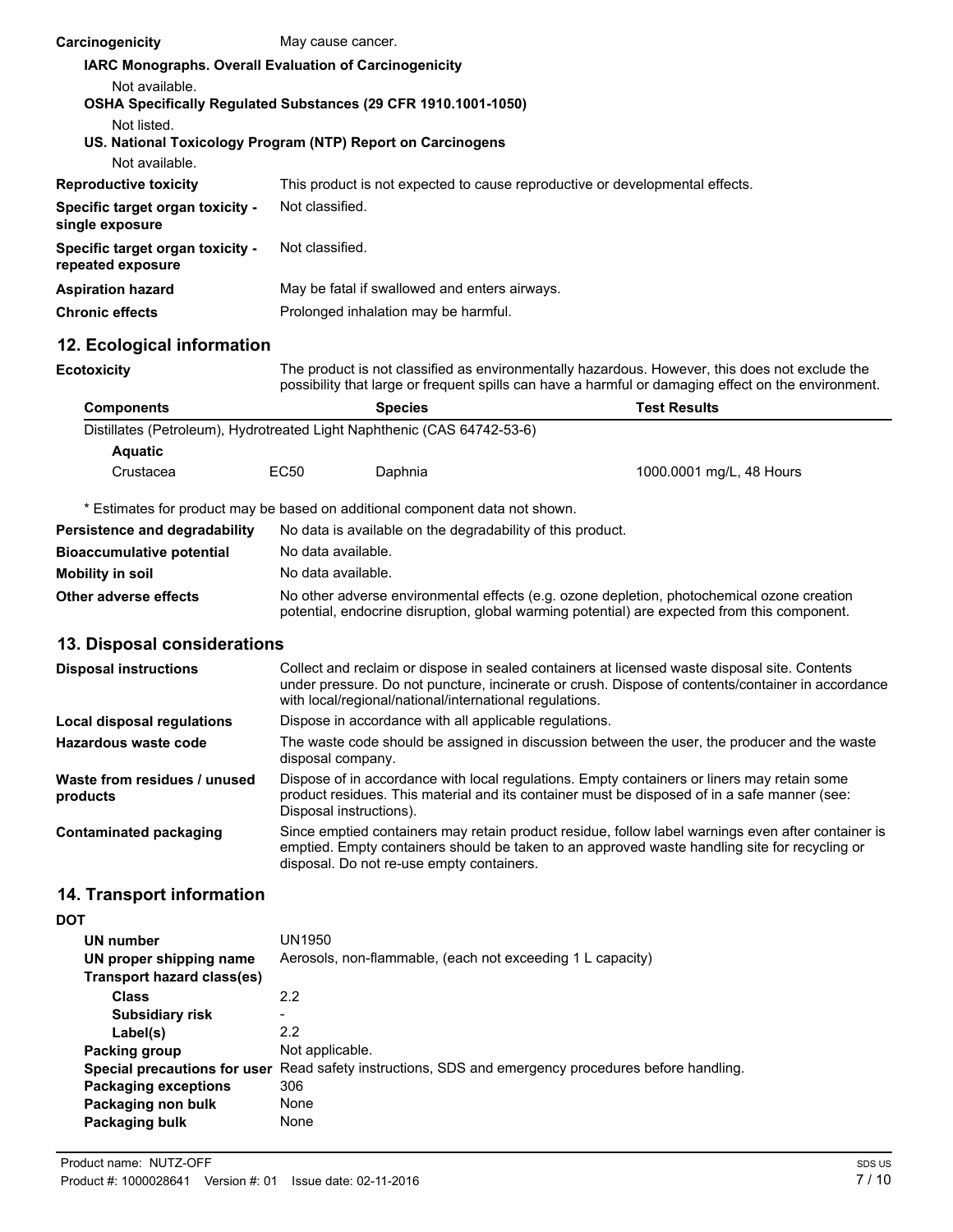# **IATA**

| UN number                         | UN1950                                                                                               |
|-----------------------------------|------------------------------------------------------------------------------------------------------|
| UN proper shipping name           | Aerosols, non-flammable                                                                              |
| <b>Transport hazard class(es)</b> |                                                                                                      |
| <b>Class</b>                      | 2.2                                                                                                  |
| <b>Subsidiary risk</b>            |                                                                                                      |
| Label(s)                          | 2.2                                                                                                  |
| Packing group                     | Not applicable.                                                                                      |
| <b>Environmental hazards</b>      | No.                                                                                                  |
| <b>ERG Code</b>                   | 2L                                                                                                   |
|                                   | Special precautions for user Read safety instructions, SDS and emergency procedures before handling. |
| <b>Other information</b>          |                                                                                                      |
| Passenger and cargo               | Allowed with restrictions.                                                                           |
| aircraft                          |                                                                                                      |
| Cargo aircraft only               | Allowed with restrictions.                                                                           |
| <b>Packaging Exceptions</b>       | LTD QTY                                                                                              |
| <b>IMDG</b>                       |                                                                                                      |
| <b>UN number</b>                  | <b>UN1950</b>                                                                                        |
| UN proper shipping name           | <b>AEROSOLS</b>                                                                                      |
| <b>Transport hazard class(es)</b> |                                                                                                      |
| <b>Class</b>                      | 2.2                                                                                                  |
| <b>Subsidiary risk</b>            |                                                                                                      |
| Label(s)                          | 2.2                                                                                                  |
| Packing group                     | Not applicable.                                                                                      |
| <b>Environmental hazards</b>      |                                                                                                      |
| <b>Marine pollutant</b>           | No.                                                                                                  |
| EmS                               | Not available.                                                                                       |
|                                   | Special precautions for user Read safety instructions, SDS and emergency procedures before handling. |
| <b>Packaging Exceptions</b>       | LTD QTY                                                                                              |
| Transport in bulk according to    | Not applicable.                                                                                      |
| Annex II of MARPOL 73/78 and      |                                                                                                      |
| the <b>IBC</b> Code               |                                                                                                      |
| $\sim$                            |                                                                                                      |

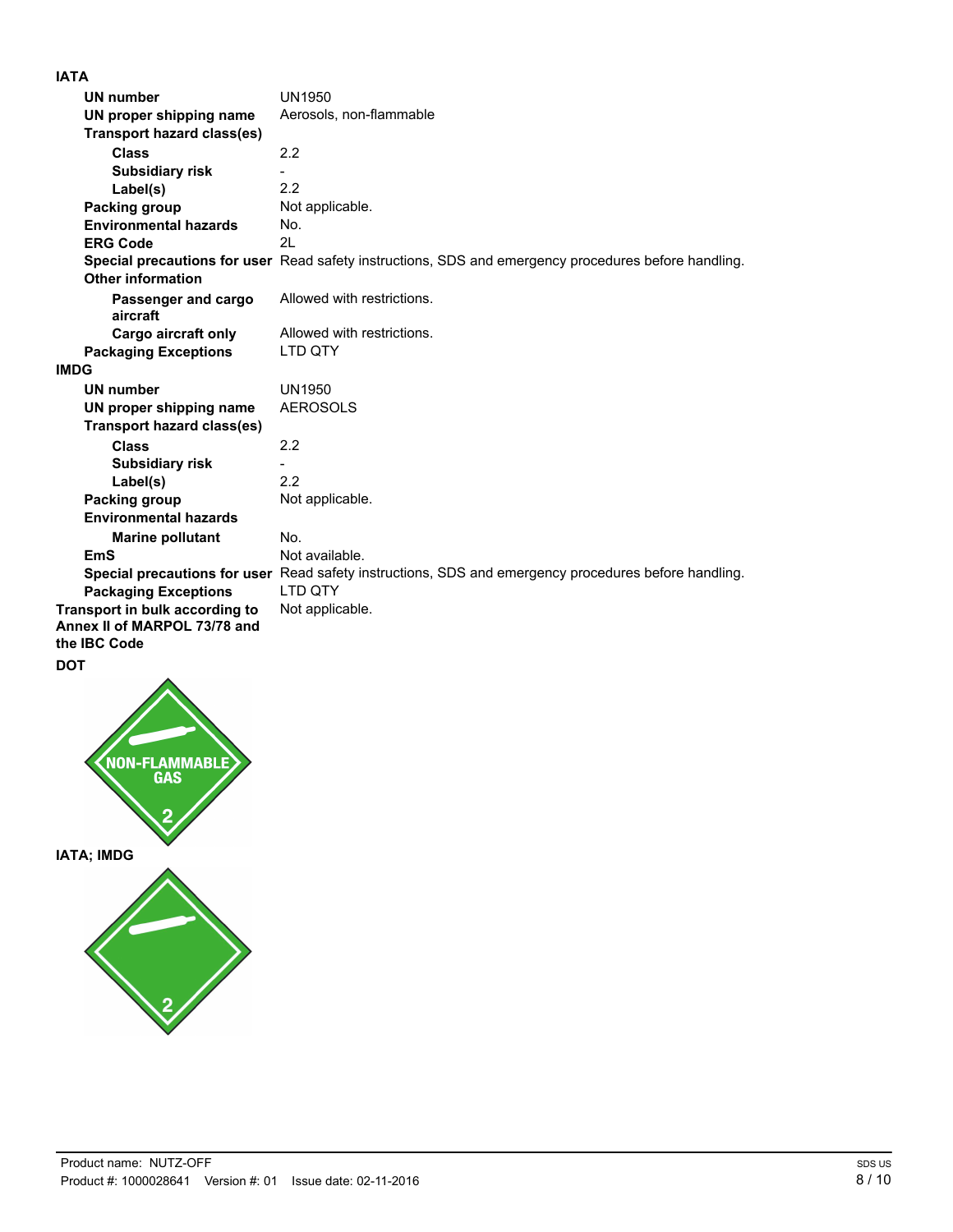**General information**

Avoid transport on vehicles where the load space is not separated from the driver's compartment. Ensure vehicle driver is aware of the potential hazards of the load and knows what to do in the event of an accident or an emergency. Before transporting product containers: Ensure that containers are firmly secured. Ensure cylinder valve is closed and not leaking. Ensure valve outlet cap nut or plug (where provided) is correctly fitted. Ensure valve protection device (where provided) is correctly fitted. Ensure adequate ventilation. Ensure compliance with applicable regulations.

### **15. Regulatory information**

**US federal regulations**

This product is a "Hazardous Chemical" as defined by the OSHA Hazard Communication Standard, 29 CFR 1910.1200.

#### **TSCA Section 12(b) Export Notification (40 CFR 707, Subpt. D)**

Not regulated.

**CERCLA Hazardous Substance List (40 CFR 302.4)**

Not listed.

**SARA 304 Emergency release notification**

Not regulated.

#### **OSHA Specifically Regulated Substances (29 CFR 1910.1001-1050)**

Not listed.

#### **Superfund Amendments and Reauthorization Act of 1986 (SARA)**

| Hazard categories |
|-------------------|
|-------------------|

Immediate Hazard - Yes Delayed Hazard - Yes Fire Hazard - No Pressure Hazard - Yes Reactivity Hazard - No

**SARA 302 Extremely hazardous substance**

Not listed.

**SARA 311/312 Hazardous** No **chemical**

**SARA 313 (TRI reporting)** Not regulated.

#### **Other federal regulations**

#### **Clean Air Act (CAA) Section 112 Hazardous Air Pollutants (HAPs) List**

Not regulated.

#### **Clean Air Act (CAA) Section 112(r) Accidental Release Prevention (40 CFR 68.130)**

Not regulated.

**Safe Drinking Water Act** Not regulated.

# **(SDWA)**

### **US state regulations**

**US. California Controlled Substances. CA Department of Justice (California Health and Safety Code Section 11100)** Not listed.

**US. California. Candidate Chemicals List. Safer Consumer Products Regulations (Cal. Code Regs, tit. 22, 69502.3, subd. (a))**

Distillates (Petroleum), Hydrotreated Light Naphthenic (CAS 64742-53-6) Distillates, (Petroleum), Hydrotreated Heavy Paraffinic (CAS 64742-54-7) Methyl Silicone (CAS 556-67-2)

**US. Massachusetts RTK - Substance List** Carbon Dioxide (CAS 124-38-9)

Dipropylene Glycol Monomethyl Ether (CAS 34590-94-8) Distillates (Petroleum), Hydrotreated Light Naphthenic (CAS 64742-53-6)

## **US. New Jersey Worker and Community Right-to-Know Act**

Carbon Dioxide (CAS 124-38-9)

# Dipropylene Glycol Monomethyl Ether (CAS 34590-94-8)

# **US. Pennsylvania Worker and Community Right-to-Know Law**

Carbon Dioxide (CAS 124-38-9)

Dipropylene Glycol Monomethyl Ether (CAS 34590-94-8)

## **US. Rhode Island RTK**

Not regulated.